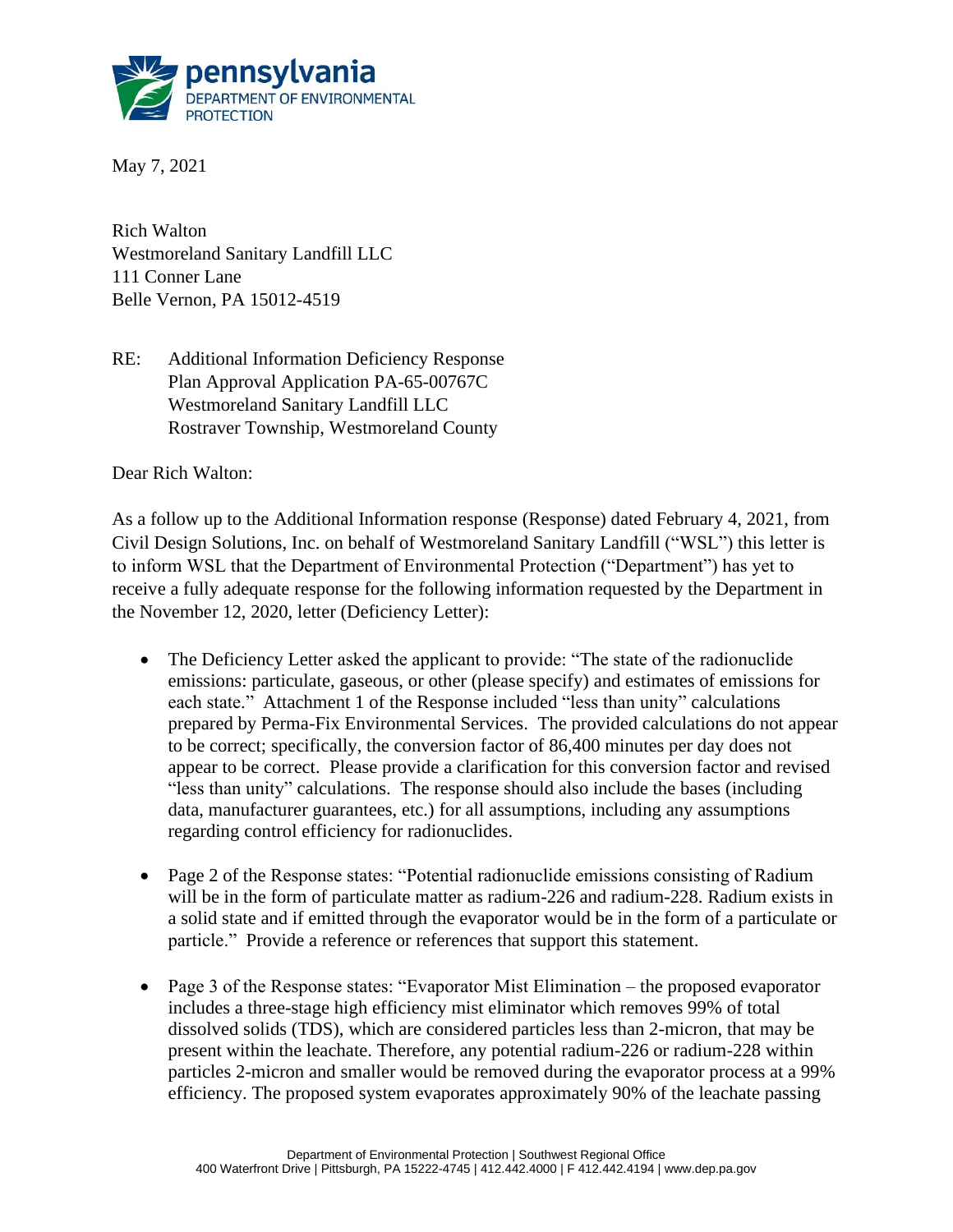through with and approximate 10% (including the 2-micron and smaller particles) discharge which will be continuously collected in a dual-contained storage box adjacent to the evaporator." Provide a demonstration and supporting information that the mist eliminator removes 99% of TDS and that radium -226 and radium-228 would be removed during the evaporation process at a 99% efficiency.

- Page 2 and Page 4 of Attachment 3 of the Response regarding perimeter monitoring states: "Each week, the results of the filter analysis will be compared against the Nuclear Regulatory Commission's (NRC) air discharge limits for radium-226 and radium 228." Specify the NRC air discharge limits and cite the regulation where they can be found. Specify the method of calculation for showing compliance with the limits (ex. NRC unity rule). Provide a sample calculation. Will the method of calculation and associated assumptions showing compliance with the NRC air discharge limits differ from the method of calculation and associated assumptions for the NRC unity rule calculations at the evaporator stack? Clarify the proposed temporal coverage of the perimeter monitoring. Will the perimeter monitors operate on a continuous basis? If the perimeter monitors are not proposed to operate continuously, describe in detail the length and frequency of the periods when perimeter monitoring will not be operating and provide the bases for not operating.
- Page 2 of Attachment 3 of the Response regarding perimeter monitoring states: "The locations of the air monitoring devices were selected based upon a detailed review of the existing and proposed structures and topography, facility and property boundaries and prominent wind directions." Please explain in detail how the monitoring locations were selected. Provide the procedures, documentation, and references used in the "detailed review of the existing and proposed structures and topography, facility and property boundaries and prominent wind directions".
- Page 3 of Attachment 3 of the Response regarding area monitoring states: "Each quarter" the results will be compared against the Pennsylvania gamma exposure limits to members of the public". Specify the Pennsylvania gamma exposure limits and cite the regulation where the limits can be found.
- Page 2 and Wind Rose Plots of Attachment 3 of the Response Demonstrate that the wind rose plots "developed from a 30-year data set (1961 to 1990)" are representative and applicable to developing a radiation monitoring plan at the landfill. Explain justification for, among other things, proximity to the landfill, topography, and the dates of the data set.
- Attachment 3 of the Response Perimeter Monitoring and Area Monitoring Provide the basis for determining the height of the monitoring equipment and the distance of the equipment from the evaporator.
- Attachment 3 of the Response Perimeter Monitoring and Area Monitoring Describe the potential effects of the elevated landfill cell(s) topography on monitoring the